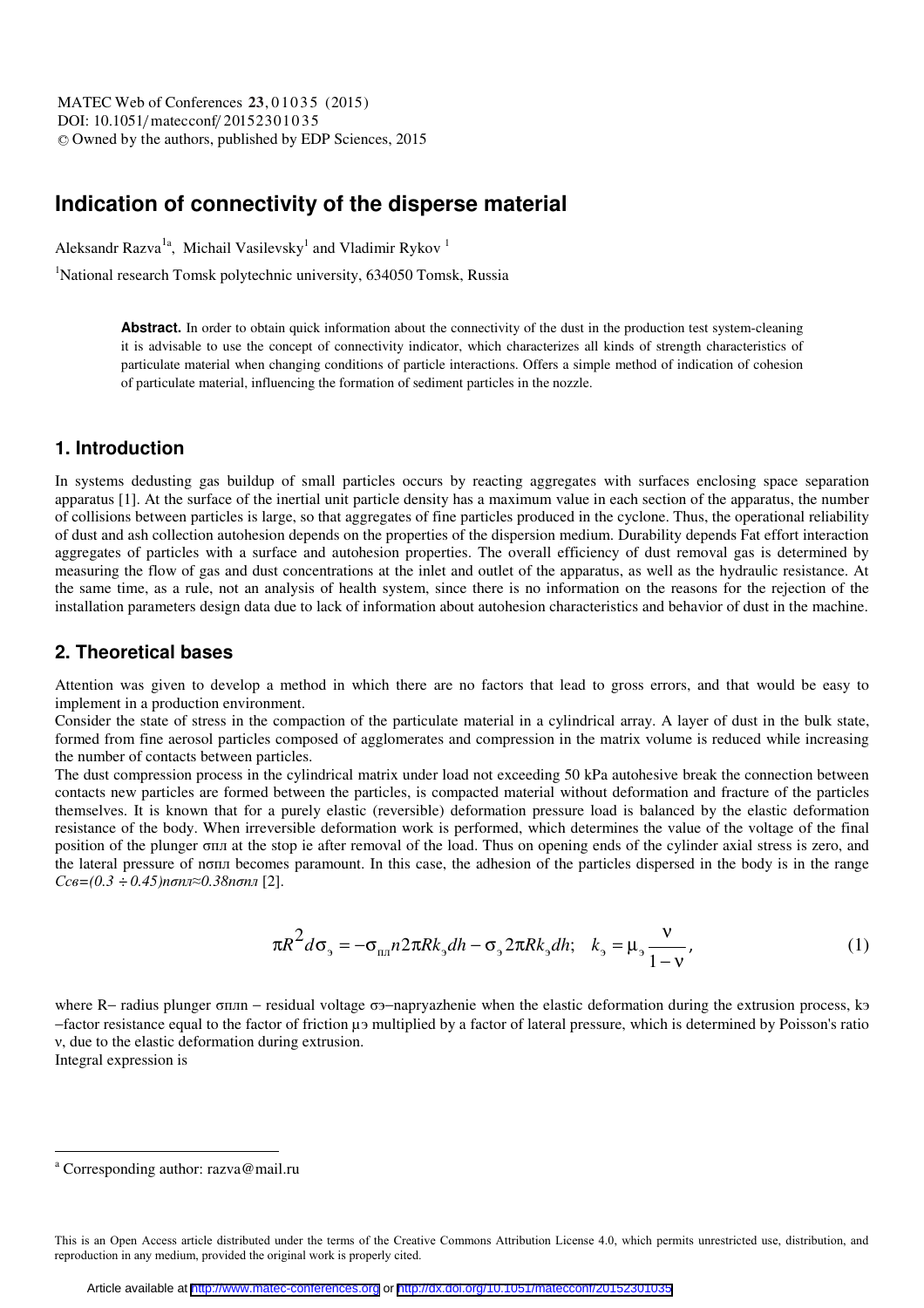$$
\int_{P_3}^{Q} \frac{d\sigma_s}{\sigma_{nn}n + \sigma_s k_s} = -\frac{2H}{R}, \text{ or } \left[ exp\left(\frac{2H}{R}k_s\right) - 1 \right] \frac{n \cdot \sigma_{nn} \cdot S}{P_y} = \frac{P_3}{P_y},\tag{2}
$$

where  $p_3$  –voltage extrusion (extrusion).  $P_3 = p_3 \pi R^2$  – extrusion force,  $P_y$  – sealing force, S–area plunger, H– height matrix.

# **3. Research method and results**



**Figure 1.** The apparatus for compacting and extruding the material

Disperse material sift through a sieve with a cell 1 мм2 and порционно load into a matrix consisting of details 2, 3. Thus the rod 4 is in the channel of a detail 3, and плунжер 1 is removed. A material fall asleep послойно, each time condensing плунжером 1 with a cargo creating pressure upon surfaces of a layer from a range of loads  $10-40$   $\text{K}$ . After filling with a material of the channel of a detail 3 spend a socket of details 2, 3 and on a detail 3 surplus of a material cut off level with an end face. During this procedure occurs разрыхление surfaces of a layer.

Therefore, parts 2 and 3 again and the mating plug 1, carried out additional sealing in the same load. Plunger 1 is removed, parts 2, 3 is disconnected. Compacted mass is weighed, the values obtained are entered into the table. For a single powder test was conducted under different loads. In experiments to determine the sealability and strength extruded powder used two mating cylinder - basic (3) and support (2). Weight main cylinder − 15.31 g, size: diameter− 1.5 cm, height −1.2 cm. Table 1 shows the weight of the powder in the matrix volume depending on the pressure seal.

|                     |                   |     |        |                                       |                |     | <b>Table 1.</b> Weights of powders in the matrix depending on the condensing pressure |     |     |     |     |     |                  |     |             |                  |
|---------------------|-------------------|-----|--------|---------------------------------------|----------------|-----|---------------------------------------------------------------------------------------|-----|-----|-----|-----|-----|------------------|-----|-------------|------------------|
|                     | Μ1                |     |        |                                       | M <sub>2</sub> |     |                                                                                       |     | M5  |     |     |     | cement           |     |             |                  |
| $m_{\rm H}(\Gamma)$ | 0.9               |     |        |                                       | ے, 1           |     |                                                                                       |     |     |     |     |     | د و ک            |     |             |                  |
| $P_v(\kappa \Pi a)$ |                   | 10  | 20     | 50                                    |                | 10  | 20                                                                                    | 50  |     | 10  | 20  | 50  |                  | 10  | 20          | 50               |
| $m_v(r)$            | $\sqrt{2}$<br>1,3 | 1,8 | ⌒<br>∠ | $\cap$<br>$\overline{a},\overline{b}$ | $\sim, \sim$   | 2,4 | 2,5                                                                                   | 2,8 | 2,6 | 2,8 | 3,2 | 3,4 | $\Omega$<br>سموت | 2,9 | 32<br>سے وب | $\gamma$<br>ر. ر |

**Table 1**. Weights of powders in the matrix depending on the condensing pressure

The reproducibility of the density values is improved by using pre-screening procedure powders.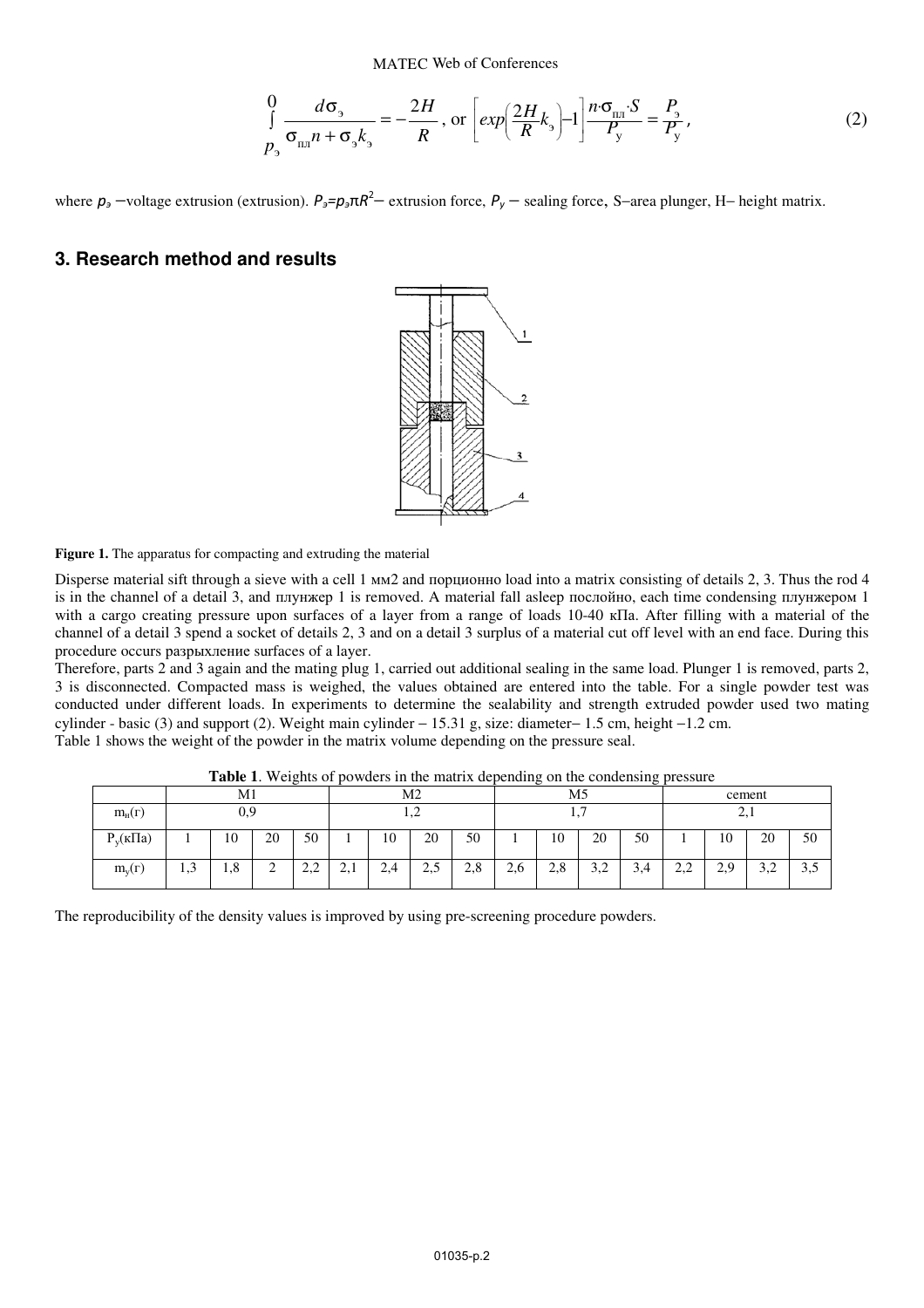

**Figure 2.** Density powders according to the pressure

Fig. 2 shows the powder density curves as a function of voltage packaging (1 $\kappa$ IIa 10g/cm2). Within the sealing load changes 1 ÷ 20 kPa is a rapid increase in the density of the material. Loose body after sealing is in a stressed state, which is determined by the autohesive. There are various ways the analytic representation of curves pressing [8, 9]. The relationship between the density of the material in bulk and compacted states can be represented as

$$
\frac{\rho_y}{\rho_{\rm H}} = 1 + b \ln \frac{p_y}{\rho_{\rm H} g H},\tag{3}
$$

where the value of the empirical constant b is in the range 0.1−0.5. The value of bulk density is determined by a preliminary screening with an error 10−12%, without sifting 20−25%, and the spread of empirical constants is large. Therefore, the direct determination of the ratio  $ρy/ρH$  the relative sealing voltage requires the use of experimenta the relative sealing voltage requires the use of experimental data. In our experiments, the extrusion material is compacted by increasing the weight of the load mounted on the plunger. When the material is ejected from the cylinder load is transmitted to all segments of the dispersed body in the matrix volume.



**Figure.3.** The dependence of the ejecting pressure of the sealing load

Fig. 3 shows the dependence of the ejecting voltage stress on the seal. The value of re undergoing major changes as compared to the density of the particulate material in the whole range of loads. In expression (2) value of the exponent depends on the ratio of the height to the radius of the matrix and the coefficient of resistance in the elastic deformation of the particulate material in the extrusion process. Since the drag coefficient to determine the coefficient of lateral pressure determined by the Poisson's ratio and the coefficient of friction in the elastic range, the range of which are known, we can calculate the value ranges of the exhibitors. The coefficient of friction of the particulate body if known reference values can be found by an inclined platform. The platform is fixed a plate made of the same material as the material of the main cylinder. On the plate is placed powder thickness 1-2mm. Powder is placed on rectangular matrix. Shape layers filled with the powder is compacted load, create a compressed volume reduction and the formation of particulate body. Then a smaller weight load is placed, creating elastic deformation medium.